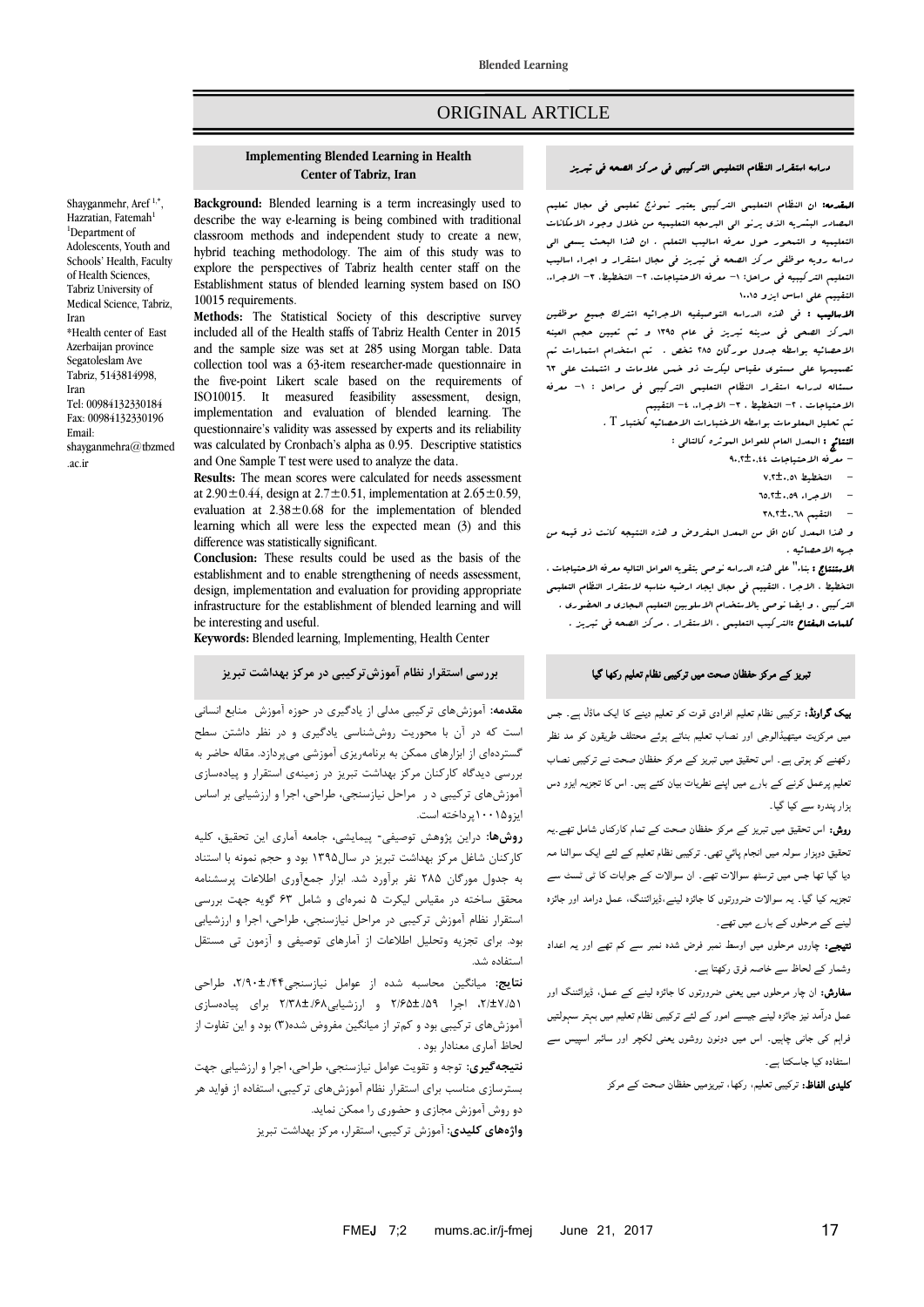# **INTRODUCTION**

In the current era, education anywhere and at any time as well as lifelong learning is one of the accepted principles disapproving traditional views towards sectional education and training  $<sup>1</sup>$ .</sup>

The high-speed progress in science and technology and the needs for re-training has converted lifelong learning into one of the main concerns of numerous countries having growing demands for the use of flexible educational opportunities<sup>2</sup>. Blended Learning is a model of learning in the area of training and development of human resources in which Instructional design is performed through concentrating on methodology of learning as well as considering a wide range of viable tools  $3$ . Two major characteristics are taken into account in Blended Learning: access to the highest quality available and use of all the potential tools for education. In this respect, the result is a combination of in-person classes with specific objectives and self-learning training via educational contents; i.e. the ideal form of Blended Learning involves both real and e-Learning  $4$ .

The present-day orientation to Blended Learning may stand for tendency towards education and skills training through technology over the last  $30$  years  $5$ . According to Nelman, Blended Learning as the second wave of e-Learning and training was introduced for the first time by March and others in 2003<sup>6</sup>. In general, Blended Learning is comprised of the following four concepts:

Combination or integration of web-based technologies to fulfill an educational objective is the incorporation of various educational methods to generate desirable learning outcomes with or without technology (integration of each form of technology), face-to-face teacher-oriented education, and integration of educational technologies with the main tasks in order to create a consistent work of learning and activities<sup>7</sup>.

To make organizational education systematic, the ISO 10015 Quality Standard assists organizations in implementing the four stages of organizational education including needs assessment, Instructional design, implementation, and effectiveness evaluation in an organization and also in creating the required human capacities as well as affecting the nature of effectiveness. According to the findings of numerous research studies in this respect, the standardized model of education based on the ISO 10015 Quality Standard can be a helpful guide to educational services <sup>8</sup>. The ISO 10015 international standards include the following four stages:

1. Needs assessment for the requirements of Blended Learning and its development as well as learner needs: The designed educational system should be endowed with capabilities such as the ability of learners to have access to a variety of courses(synchronous, Asynchronous, in-person, and self-learning education and training) based on their needs in order to provide each learner to have online and offline communication and to participate in educational courses virtually.

- 2. Design and development of Blended Learning
- 3. Implementation of Blended Learning

### 4. Evaluation of Blended Learning<sup>9</sup>.

However, it should be noted that the logical arrangement of face-to-face and online components leads to successful fulfillment of educational objectives in Blended Learning in medical disciplines<sup>10</sup>.

Rabati and others in a study entitled "examining the attitudes of faculty members to the implementation of e-Learning system" found a significant and direct correlation between the views of faculty members towards e-Learning and blended learning. In this respect, the attitudes of faculty members in terms of the implementation of e-Learning system were positive  $11$ . As well, Nowroozi in an investigation into the impact of Blended Learning in the resuscitation environment in order to teach the related issues for nursing and operating room students made use of such education methods and proved their effectiveness  $^{12}$ . Furthermore, Moradi and others conducted a study entitled "analyzing the role of preventive structures in the development of Blended Learning" examined the impact of preventive structures on the development of Blended Learning system <sup>13</sup>. Moreover; Tsugihashi, in a two-year research study on the use of blended learning and webbased education methods in clinical jobs, implemented an Blended Learning method for individuals with healthrelated jobs in 176 centers and deprived of scientific-clinical competence due to their busy jobs. The results of this study revealed that 76% of individuals working in such centers reported a 40% improvement in their working hours per week and about 89% of participants attended all the programs and obtained acceptable final scores. Furthermore, the clinical competence of the participants increased despite their demanding jobs  $14$ . In terms of using Blended Learning on interns working in emergency wards during a 6-month period, Spedding measured the level of learning and changes in skills through traditional methods and blended learnings. During 5 months after the completion of the course, the interns were satisfied with the virtual environment and described Blended Learning as an easy, accessible, and enjoyable educational method <sup>15</sup>. In another study, Rowe investigated Blended Learning in clinical issues for students of health in 57 research papers out of 71 cases published from 2000 to 2010 in clinical fields and found that blended learning method was better than traditional one and it could lead to an increase in the level of learning <sup>16</sup>.

Rahimidoost and Razavi in a research study into the feasibility of e-Learning from the perspectives of faculty members and university students in Shahid Chamran University concluded that students and faculty members of the given university had relative readiness to take part in elearning process<sup>17</sup>.

To fulfill the given objectives and in order to deal with the shortcomings in this regard, the researcher was to address the question whether all the conditions and facilities are available in order to implement Blended Learning system (in terms of capability and readiness of human force, organizational structure, effective and efficient integrity of the system, as well as consistency between organizational technology and education) based on the requirements of the ISO 10015 Quality Standard (needs assessment, planning, implementation, and evaluation) in the health-care network or not.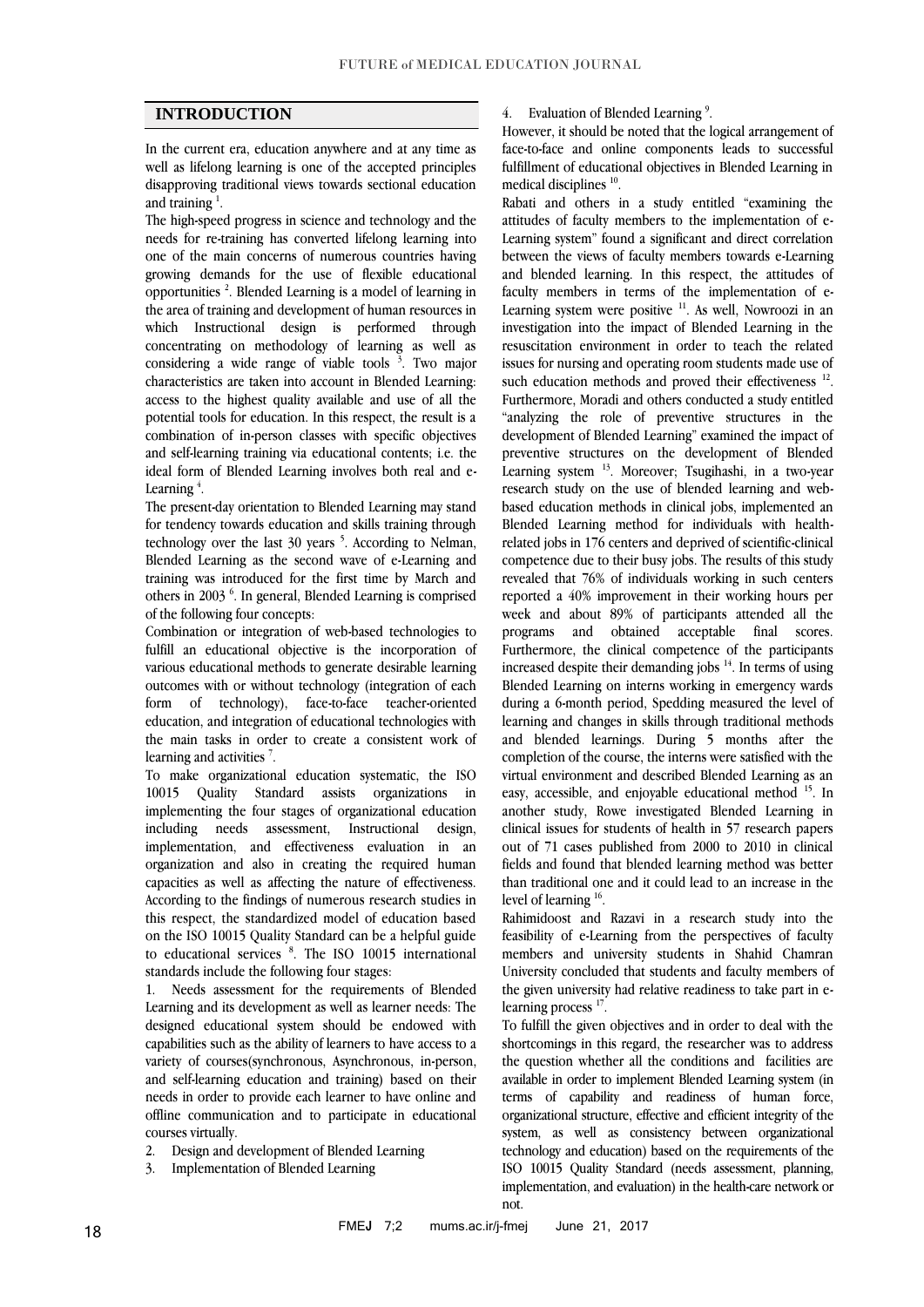### **METHODS**

# *Research Design*

In terms of the research purpose, the present study was of applied type using a descriptive survey.

#### *Setting and Subjects*

The target statistical population in this study included all the staff  $(N=1100$  individuals) working in the health-center in the city of Tabriz in Iran in 2015. Using the Cluster random sampling method in this study, the given sample estimated equal to 285 individuals based on Krejcie and Morgan Table was selected. Samples an equal number in 5 clusters were selected based on the areas of the city.

## *Data Collection Tools*

To collect the required data in this study and to measure the variables, a researcher-designed questionnaire under supervision of the supervisor and advisor professors that provided the possibility of the establishment of Blended Learning based on ISO 10015 in terms of the four factors of needs assessment, planning, implementation, and evaluation Was used. In this questionnaire 14 items were assigned to needs assessment, 16 items were associated with planning, and 18 and 15 items were related to implementation and evaluation, respectively. The highest score for the questionnaire was 5 and the lowest score was 1, measured through a comparison of the mean scores for statistical samples with arithmetic mean equal to 3. The questionnaire comprised of 67 items based on five-point Likert-type scale and scored from very low (score 1) to very high (score 5) was used. The questionnaires were distributed in person after obtaining informed consent from participants and explaining the objectives of the study as well as confidentiality of information, and then they were collected following their completion.

#### *Validity and reliability*

The validity of the questionnaire was confirmed by 5 specialists and faculty members in the Department of Educational Sciences and Psychology in Azarbaijan Shahid Madani University. The reliability coefficient of the items in the questionnaire was also obtained following a pilot study among 30 experts (the staff working in health-care centers) and using Cronbach's alpha equal to 0.95. Such a value was also calculated for all the four components considered in the questionnaire which were 0.78 for needs assessment, 0.87 for Instructional design, 0.92 for implementation, and 0.95 for evaluation

#### *Including/Excluding Criteria*

The inclusion criteria of the study included participants' willingness to participate in the study, and exclusion criteria included unwillingness of participants to continue the study or not completing the questionnaires.

### *Data Analysis*

Descriptive data analysis was performed using SPSS (version 19) Data were presented by mean and standard deviation and descriptive statistics as well as One Sample T test were used to examine the assumption of the means for the Comparison of the mean scores in requirements of needs assessment, planning, implementation, and evaluation in Blended Learning methods with arithmetic mean assumed(3). P-values less than 0.05 were considered to be statistically significant.

#### **RESULTS**

#### *Descriptive statistics*

The number of complete questionnaires collected was 289 cases. The results of descriptive data showed that 86 participants (29%) were male and 203 individuals (73%) were female. The mean age was  $40 \pm 9.2$  years. Moreover, 20.5% of the participants were Doctor and 28.6% of them were experts. In addition; 18.9% and 17.8% of participants were instructors as well as midwives, respectively; the rest of the participants were employees or paramedics. Working experience in 10.9% of participants was lower than 5 years, and it was over 25 years in 43% of participants.

#### *Analytical statistics*

The level of significance is less than 0.005 Therefore, the null hypothesis be rejected. Also, The results revealed that the T negative, and the level of readiness in health center in the city of Tabriz in order to implement Blended Learning at all four factors was lower than the assumed mean of 3 in Tables (1) and (2).

The results revealed that needs assessment requirements of Blended Learning and evaluation requirements of Blended Learning had obtained the highest and the lowest mean scores, respectively. In the meantime, synchronous education components had acquired the lowest mean score and in-person education components had obtained the highest mean score in terms of feasibility. That is the most significant obstacle to the establishment of Blended Learning was due to the problems related to educational evaluation and those in synchronous education; the highest feasibility for establishment was also associated with the components of in-person education.

| Table 1. Results of One Sample T test associated with the mean score of the ISO 10015 quality Standard factors |  |
|----------------------------------------------------------------------------------------------------------------|--|
| affecting Blended Learning                                                                                     |  |

| <b>Factors</b>                                    | mean and SD | degree of<br>freedom |          | P     |
|---------------------------------------------------|-------------|----------------------|----------|-------|
| needs assessment requirements of Blended Learning | 2.9(0.44)   | 288                  | $-19.3$  | 0.001 |
| <i>design</i> requirements of Blended Learning    | 2.7(0.51)   | 288                  | $-7.0$   | 0.001 |
| implementation requirements of Blended Learning   | 2.65(0.59)  | 288                  | $-7.8$   | 0.001 |
| evaluation requirements of Blended Learning       | 2.38(0.68)  | 288                  | $-14.04$ | 0.001 |
| total mean                                        | 2.5(0.6)    | 288                  | $-12.4$  | 0.001 |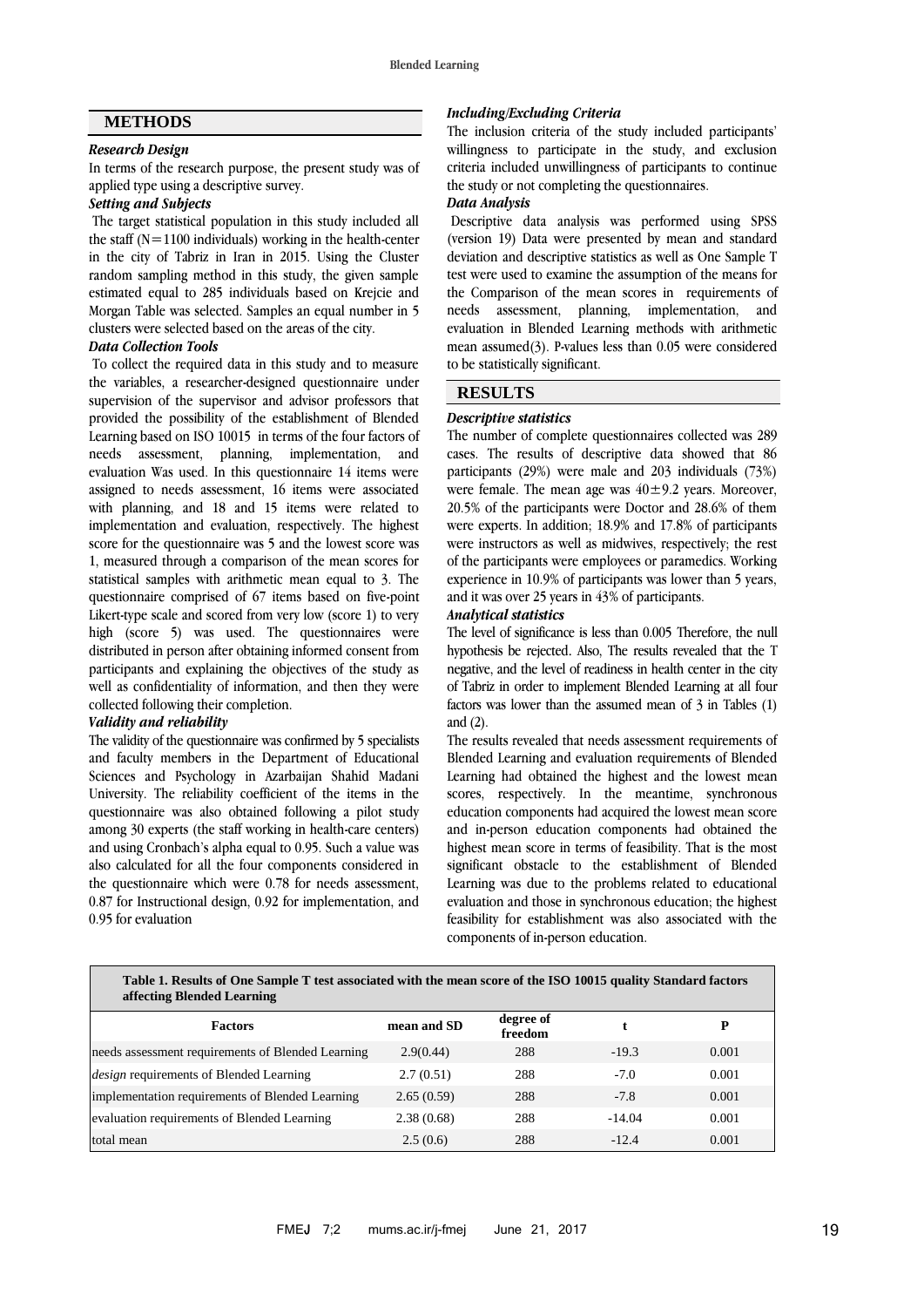| Table 2. Results of One Sample 1 test associated with mean score of components of Biended Learning |                                                         |           |        |       |  |  |  |  |
|----------------------------------------------------------------------------------------------------|---------------------------------------------------------|-----------|--------|-------|--|--|--|--|
| <b>Components of Blended</b>                                                                       | mean and SD                                             | degree of |        | P     |  |  |  |  |
| Learning                                                                                           | needs assessment - planning-implementation - evaluation | freedom   |        |       |  |  |  |  |
| synchronous education                                                                              | $2.4(0.6), 2.3(0.6), 2.7(0.5), 2.6(0.7)$                | 288       | $-8.1$ | 0.001 |  |  |  |  |
| Asynchronous education                                                                             | $2.4(0.8), 2.8(0.6), 2.6(0.5), 2.6(0.5)$                | 288       | $-9.0$ | 0.001 |  |  |  |  |
| in-person education                                                                                | $2.4(0.7), 2.8(0.9), 2.6(0.6), 3.1(0.5)$                | 288       | $-5.1$ | 0.001 |  |  |  |  |
| self-learning education                                                                            | $2.5(0.8), 2.7(0.6), 2.7(0.7), 2.8(0.6)$                | 288       | $-4.1$ | 0.001 |  |  |  |  |
| total mean                                                                                         | $2.4(0.7), 2.6(0.6), 2.6(0.5), 2.8(0.4)$                | 288       | $-4.1$ | 0.001 |  |  |  |  |

**Table 2. Results of One Sample T test associated with mean score of components of Blended Learning**

## **DISCUSSION**

The results showed that the factor of the needs assessment requirements of Blended Learning for the establishment of Blended Learning was lower than the mean (average). The results of this study were consistent with the findings of Moemenian in which the impact of educational needs on the basis of the ISO 10015 Quality Standards on reinforcing the competency of employees working in Middle East Behsazan Industries Company was examined <sup>18</sup> and also the results obtained by Foroughi Abri and others on the relationship between educational programs and the real needs of students in Ghadir Quranic Sciences and Islamic Teachings Institute of Higher Education<sup>19</sup>. These findings could indicate that in terms of educational needs assessment; examining the needs of employees at different levels of knowledge, insight, and skills; determining educational needs in accordance with changes in the external environment of the organization (such as the entry of new technologies into the organization, and rival organizations), having a yearly job review in terms of the required qualifications, specifying educational needs on the basis of current and the expected needs of the organization have been less considered. Given that the component of needs assessment in synchronous education obtained a score lower than the mean for needs assessment in the state of theoretical mean and it also acquired the lowest mean compared to other components, it was required to pay more attention to e-Learning especially in terms of the cases mentioned above.

The findings also showed that the mean score of the items of the use of various forms of Instructional design was lower than the theoretical mean of 3. The results of the present study were in agreement with the findings in the study by Hajirahimi on the adjustment of the level and contents of educational courses with job status of the staff with different design and educational content in employees of the Ministry of Agriculture  $20$  as well as the results obtained by Abdolaziz and Ahmad in terms of appropriate planiong associated with the needs of trainees<sup>21</sup>. Moreover, the findings of this study were in line with the results of an investigation by Davoodi Mamaghani in which it was concluded that software and electronic contents were not sufficient for the implementation of e-Learning  $^{22}$ ; however, the results of this study were in contrast with findings of Nasiri<sup>23</sup>. The results of the study by Salehi Cheshme Ali

terms of economic, legal, and technical dimensions was higher than average and it was lower than average considering operational and temporal aspects <sup>24</sup>. Thus, this feasibility was largely effective, but not desirable. The findings in terms of the factor of planning indicated that the highest mean score for responses was associated with the items of "in-person education" and the lowest mean score for responses was related to the items of "Asynchronous education". It is obvious that according to the ISO 10015 Quality Standard; considering the duration of educational courses based on the needs of individuals, using various forms of Instructional design (synchronous, Asynchronous, in-person, and self-learning) in this study, designing educational courses for job promotion, were of the cases that required reinforcement and optimization.

In terms of implementation, the highest mean score was related to the items of "in-person education" and the lowest mean score for responses was associated with the items of "synchronous education". In this respect, the present study was consistent with the findings of Moemenian <sup>18</sup> in which educational methods with educational contents and their roles in the reinforcement of the skills of employees were determined as well as the study by Foroughi Abri and others  $19$  into the use of proper educational equipment, experts, and professors and the impact of education on the promotion of quality of in-service education of employees. The findings by Bostrom and Lassen based on the use of learning and teaching methods, learning and meta-cognitive strategies in order to explore the grounds for learning, and familiarity with the classification of different levels of learning process were also in consistent with the result of the present study  $^{25}$ . It seems that the utilization of resources, equipment, and educational facilities (such as computers), and consistency between new tools suitable for presenting lessons in e-Learning were considered as the effective factors which required reinforcement in order to implement Blended Learning methods.

Further findings indicated lower mean score for the factor of evaluation in Blended Learning compared to theoretical mean of3. In a study, Moemenian<sup>18</sup> emphasized on continuous monitoring and improvement of the stages of needs assessment, planning, implementation, and evaluation in order to reform the educational process and Foroughi Abri and others<sup>19</sup> shed light on the method of continuous and scientific evaluation, interpersonal relationships, correspondence between educational courses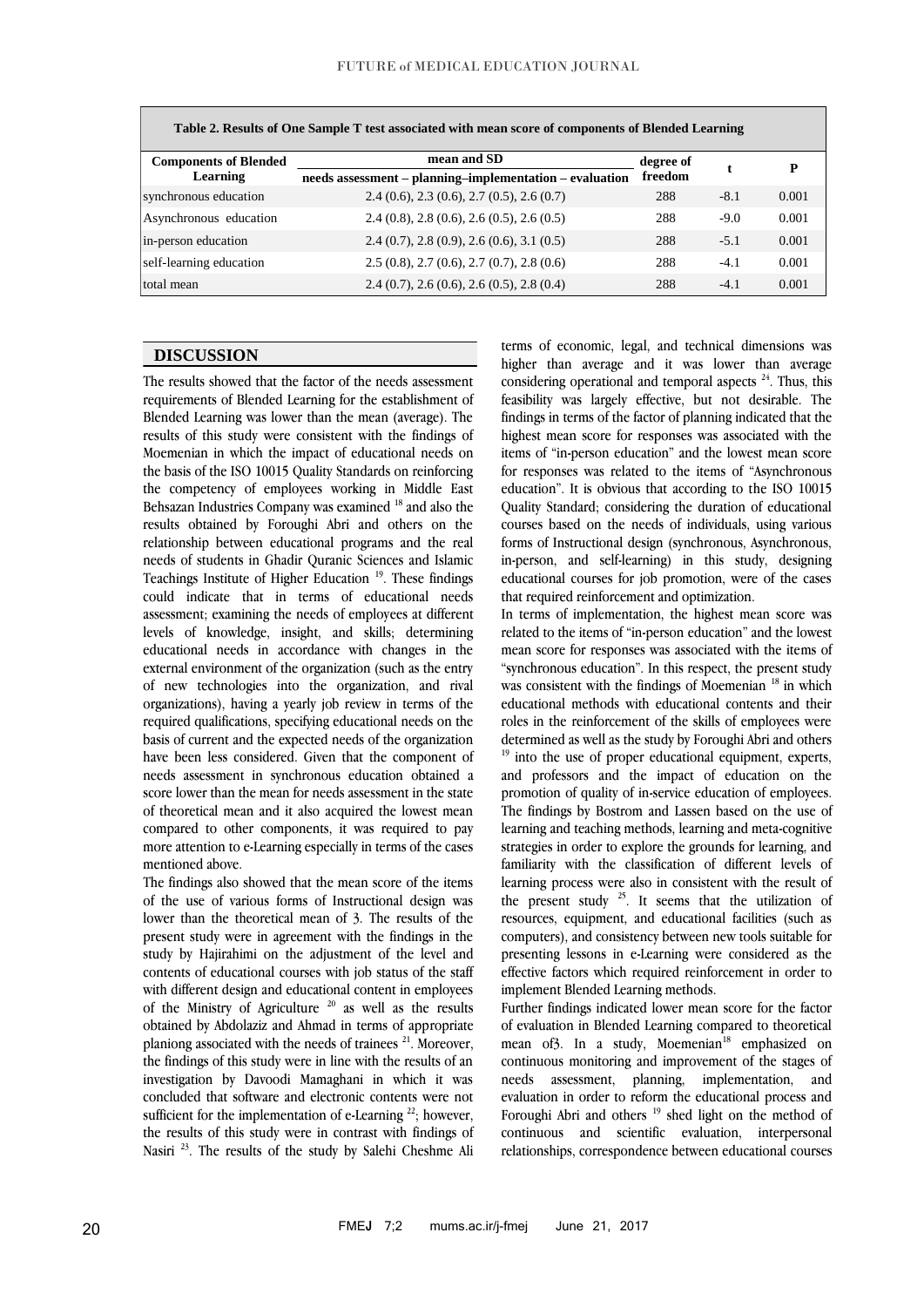needs, required strategies to encourage and motivate learners, and controls on the promotion of quality of inservice education of employees. It seems that the use of different methods to evaluate educational courses (written, virtual, practical), evaluation of changes in the skills of participants in educational courses, examination of beliefs and attitudes of individuals along with the measurement of their knowledge, considering specific criteria to evaluate educational courses, level of achievement to organizational objectives and development of an effective evaluation system specially in virtual methods require more consideration in this regard.

The major obstacle to the implementation of this study was that the existing frameworks for the establishment were more similar to instructions and a list of activities and they lacked the points required in the design of an e-Learning and teaching system. Therefore, in the blended learning method used in this study, there was an attempt to examine different parts of the process of Blended Learning within the framework of the ISO 10015 Quality Standard. The major advantage of this framework was that researchers could be ensured that such important factors have not been overlooked or removed.

#### **CONCLUSION**

Given the results of the present study, it was concluded that the implementation of e-Learning and Blended Learning systems required attention to and reinforcement of the four factors of needs assessment, planning, implementation, and evaluation in order to establish Blended Learning particularly in terms of synchronous education components.

Thus; it was suggested to provide the required grounds and appropriate facilities to have more access to modern technologies in order to improve the existing state and implement Blended Learning properly in universities of medical sciences and affiliated health-care networks. To this end, Blended Learning program should be developed based on the principles of Instructional design. Therefore, enrichment of teaching materials relevant to multimedia environments, emphasis on learner-centered education, flexibility in teaching methods, and arrangement of educational conditions should be taken into consideration. In this respect; factors such as development of computer literacy in teachers and the staff, appropriate use of information and communication technology, as well as proper planning and effective evaluation play their own basic roles. Therefore, Blended Learning will lead to acceptable outcomes provided that all the components of the design of this type of education are taken into account.

#### **Ethical approval**

Consent was taken from all the participants. At the beginning, the participants were acquainted with the purpose of the study, method of teaching, privacy and confidentiality of the study

**Competing interests:** The author declares no conflict of interest.

### **ACKNOWLEDGMENTS**

We would like to acknowledge all the Health staffs who assisted us in this study.

#### **REFERENCES**

1. Khorasani A, Hassanzadeh S. Training needs assessment (strategies and operational strategies). Tehran: Iran Training Center of Industrial Research; 2007. [In Persian].

2. Ghoorchian N, Jaffari P. A study virtual universities to develop an appropriate model for higher education system in Iran. Journal of futures study 2004; 15(3): 25-49. 3. Singh H. Building effective blended<br>learning programs. Educational **Educational** Technology-Saddle Brook Then Englewood Cliffs 2003; 43(6): 51-4.

Roghieh F. A comparative study of the effects of three blended learning scenarios in promoting health knowledge level among elementary Students. [Information and communication](http://en.journals.sid.ir/JournalList.aspx?ID=13431)  [technology in educational sciences](http://en.journals.sid.ir/JournalList.aspx?ID=13431) [2013;](http://en.journals.sid.ir/JournalListPaper.aspx?ID=171603)  [3\(3\):](http://en.journals.sid.ir/JournalListPaper.aspx?ID=171603) 113-27. [In Persian].

Dana S. Blended courses at the high school level. Dissertation. Macomb, Illinois: Western Illinois University, 2009.

6. Nellman SW. A formative evaluation of a high school blended learning biology course. Ph.D. Dissertation. Retrieved from<br>ProQuest Dissertations and Theses ProQuest Dissertations and

database; 2008: AAT 3325075. 7. Saeedpur M, Amir Temuri M, Zolfaghari M. Compare the self-regulatory skills, critical thinking and creative thinking of students to an education combines traditional (Personal). Dissertation. Tehran: Allameh Tabatabai University, 2010. [In Persian].

8. Wang P-C, Wu H-H. An integrated framework of ISO 10015 and quality function deployment on quality of human capital management. J Stat Manag Syst 2009; 12(2): 255-71.<br>9 Steinborn I

Steinborn L. GMP/ISO Quality Audit Manual for Healthcare Manufacturers and Their Suppliers. CRC Press; 2003.

10. Neshat A, Jahedi F, Kajuri J. Current position and role of Blended Learning in medical education. Proceedings of the 2nd Conference of E-learning in Medical Education; 2009.

11. Hamzehrobati M, Mohajerani B, Ghaleei A. Measuring attitude of faculties towards the implementation of The E-Learning system in Urmia University of Medical Sciences. Urmia Medical Journal 2014; 25(6): 474-80.

Jafari SH, Ebrahimzadeh S. The effect of teaching using a blend of collaborative and mastery of learning models, on learning of vital signs: An experiment on nursing and operation room students of Mashhad University of Medical Sciences. 2011.

13. Moradi H, Bijani M. Analyzing barriers in blended learning development from the opinion of faculty case study: Ramin and Razi University. Iranian journal of engineering education of Iran 2012; 13: 123- 36.

14. Tsugihashi Y, Kakudate N, Yokoyama Y, Yamamoto Y, Mishina H, Fukumori N, et al. A novel Internet‐based blended learning programme providing core competency in clinical research. J Eval Clin Pract 2013; 19(2): 250-5.

15. Spedding R, Jenner R, Potier K, Mackway-Jones K, Carley S. Blended learning in pediatric emergency medicine: preliminary analysis of a virtual learning environment. Eur J Emerg Med 2013; 20(2): 98-102.

16. Rowe M, Frantz J, Bozalek V. The role of blended learning in the clinical education of healthcare students: a systematic review. Med Teach 2012; 34(4): e216-e21.